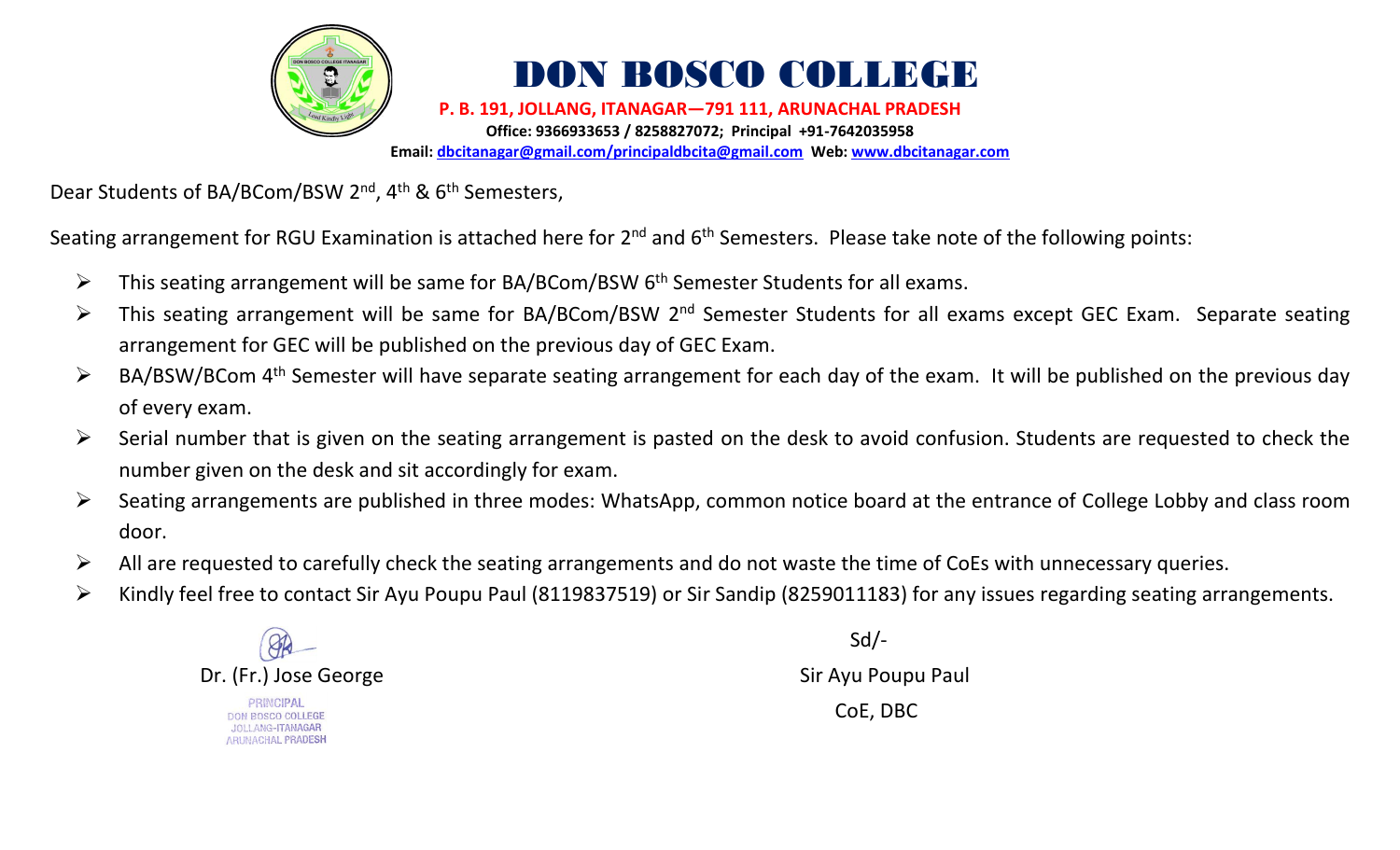| <b>Seating Arrangement for BA. 6th Semester &amp; 2nd Semester</b> |                         |                         |                |                         |                         |                |                         |                                                                                                                                         |                |                         |                         |  |  |
|--------------------------------------------------------------------|-------------------------|-------------------------|----------------|-------------------------|-------------------------|----------------|-------------------------|-----------------------------------------------------------------------------------------------------------------------------------------|----------------|-------------------------|-------------------------|--|--|
|                                                                    |                         |                         |                |                         |                         |                |                         | ROOM-18. (Date- May 23/25/27/30 for 6 <sup>th</sup> Sem; May 23/25/27 for 2 <sup>nd</sup> Sem ## 1 <sup>st</sup> Shift, 09.00-12:00 pm) |                |                         |                         |  |  |
| S1                                                                 |                         |                         | S <sub>1</sub> |                         |                         | S1             |                         |                                                                                                                                         | S <sub>1</sub> |                         |                         |  |  |
| N <sub>o</sub>                                                     | BA 6 <sup>th</sup> Sem. | BA 2 <sup>nd</sup> Sem. | N <sub>o</sub> | BA 6 <sup>th</sup> Sem. | BA 2 <sup>nd</sup> Sem. | N <sub>o</sub> | BA 6 <sup>th</sup> Sem. | BA 2 <sup>nd</sup> Sem.                                                                                                                 | N <sub>o</sub> | BA 6 <sup>th</sup> Sem. | BA 2 <sup>nd</sup> Sem. |  |  |
|                                                                    | 17D12328                | 21ECO08001              | 11             | 19A12036                | 21ECO08011              | 21             | 19A12200                | 21ECO08021                                                                                                                              | 31             | 19A12382                | 21ECO08032              |  |  |
| $\overline{2}$                                                     | 18A12301                | 21ECO08002              | 12             | 19A12059                | 21ECO08012              | 22             | 19A12229                | 21ECO08022                                                                                                                              | 32             | 19A12403                | 21ECO08033              |  |  |
| $\mathfrak{Z}$                                                     | 18A12308                | 21ECO08003              | 13             | 19A12061                | 21ECO08013              | 23             | 19A12256                | 21ECO08023                                                                                                                              | 33             | 17D12011                | 21ECO08034              |  |  |
| $\overline{4}$                                                     | 19A12010                | 21ECO08004              | 14             | 19A12075                | 21ECO08014              | 24             | 19A12258                | 21ECO08024                                                                                                                              | 34             | 17D12342                | 21ECO08035              |  |  |
| 5                                                                  | 19A12011                | 21ECO08005              | 15             | 19A12095                | 21ECO08015              | 25             | 19A12259                | 21ECO08025                                                                                                                              | 35             | 19A12002                | 21ECO08036              |  |  |
| 6                                                                  | 19A12013                | 21ECO08006              | 16             | 19A12143                | 21ECO08016              | 26             | 19A12294                | 21ECO08026                                                                                                                              | 36             | 19A12006                | 21ECO08037              |  |  |
| $\overline{7}$                                                     | 19A12019                | 21ECO08007              | 17             | 19A12176                | 21ECO08017              | 27             | 19A12301                | 21ECO08028                                                                                                                              | 37             | 19A12016                | 21ECO08038              |  |  |
| 8                                                                  | 19A12023                | 21ECO08008              | 18             | 19A12184                | 21ECO08018              | 28             | 19A12314                | 21ECO08029                                                                                                                              | 38             | 19A12017                | 21ECO08039              |  |  |
| 9                                                                  | 19A12026                | 21ECO08009              | 19             | 19A12195                | 21ECO08019              | 29             | 19A12367                | 21ECO08030                                                                                                                              | 39             | 19A12024                | 21ECO08040              |  |  |
| 10                                                                 | 19A12032                | 21ECO08010              | 20             | 19A12199                | 21ECO08020              | 30             | 19A12372                | 21ECO08031                                                                                                                              | 40             | 19A12044                | 21ECO08041              |  |  |

**ECO-VI=32. ENG-VI=8. BA-II=40.**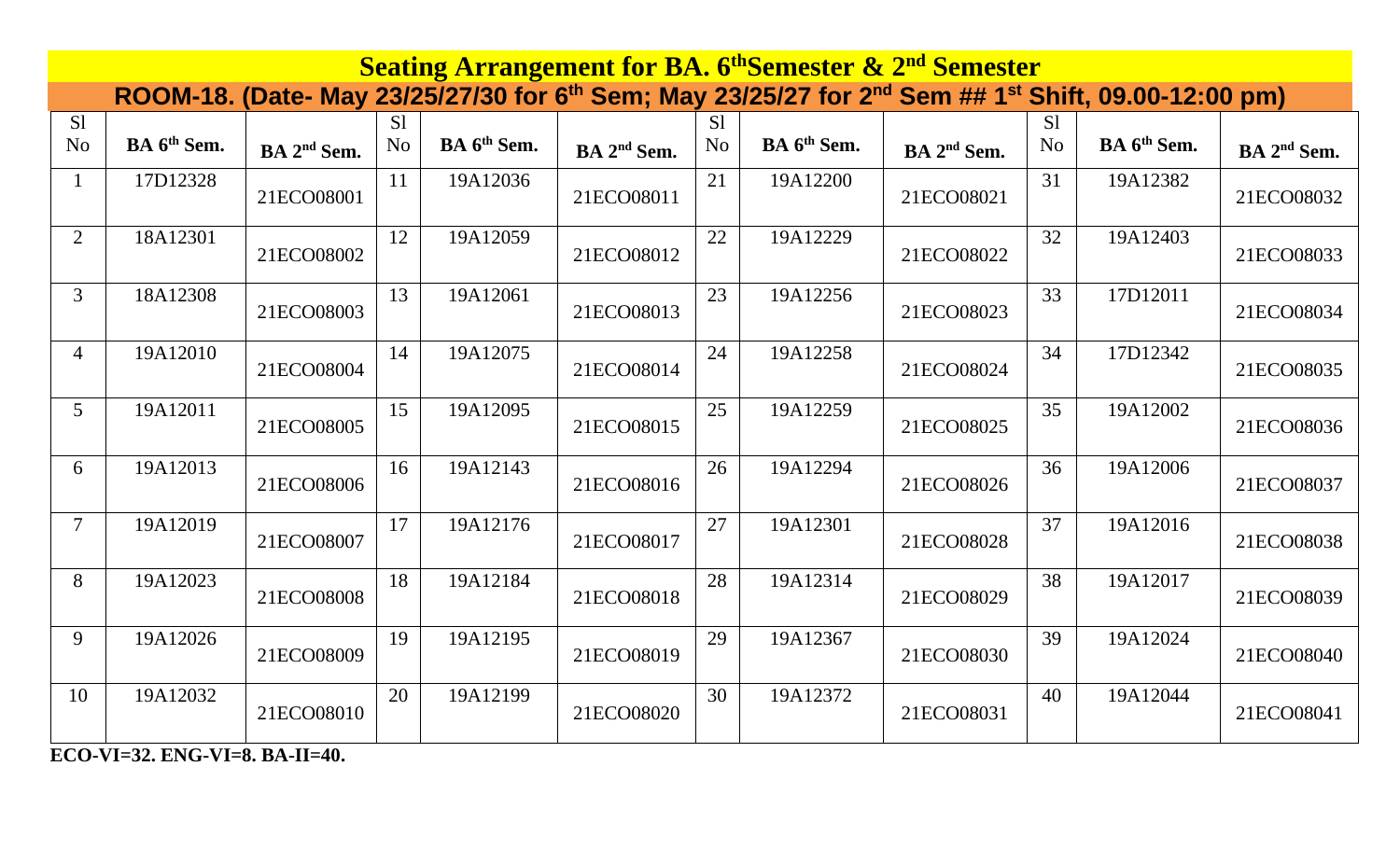|                 | <b>Seating Arrangement for BA. 6th Semester &amp; 2nd Semester</b> |                                                                                                                                         |                |                         |                         |                |                         |                         |       |                         |                         |  |  |
|-----------------|--------------------------------------------------------------------|-----------------------------------------------------------------------------------------------------------------------------------------|----------------|-------------------------|-------------------------|----------------|-------------------------|-------------------------|-------|-------------------------|-------------------------|--|--|
|                 |                                                                    | ROOM-19. (Date- May 23/25/27/30 for 6 <sup>th</sup> Sem; May 23/25/27 for 2 <sup>nd</sup> Sem ## 1 <sup>st</sup> Shift, 09.00-12:00 pm) |                |                         |                         |                |                         |                         |       |                         |                         |  |  |
| Sl No           |                                                                    |                                                                                                                                         | S1             |                         |                         | S1             |                         |                         | Sl No |                         |                         |  |  |
|                 | BA 6 <sup>th</sup> Sem.                                            | BA 2 <sup>nd</sup> Sem.                                                                                                                 | N <sub>o</sub> | BA 6 <sup>th</sup> Sem. | BA 2 <sup>nd</sup> Sem. | N <sub>o</sub> | BA 6 <sup>th</sup> Sem. | BA 2 <sup>nd</sup> Sem. |       | BA 6 <sup>th</sup> Sem. | BA 2 <sup>nd</sup> Sem. |  |  |
|                 | 19A12051                                                           | 21ECO08042                                                                                                                              | 14             | 19A12113                | 21ECO08056              | 27             | 19A12245                | 21ENG08069              | 40    | 19A12310                | 21ENG08083              |  |  |
| 2               | 19A12056                                                           | 21ECO08043                                                                                                                              | 15             | 19A12120                | 21ECO08057              | 28             | 19A12251                | 21ENG08070              | 41    | 19A12321                | 21ENG08084              |  |  |
| $\overline{3}$  | 19A12068                                                           | 21ECO08044                                                                                                                              | 16             | 19A12129                | 21ECO08058              | 29             | 19A12254                | 21ENG08071              | 42    | 19A12334                | 21ENG08085              |  |  |
| $\overline{4}$  | 19A12071                                                           | 21ECO08046                                                                                                                              | 17             | 19A12130                | 21ENG08059              | 30             | 19A12261                | 21ENG08072              | 43    | 19A12342                | 21ENG08086              |  |  |
| $5\overline{)}$ | 19A12076                                                           | 21ECO08047                                                                                                                              | 18             | 19A12138                | 21ENG08060              | 31             | 19A12265                | 21ENG08073              | 44    | 19A12348                | 21ENG08087              |  |  |
| 6               | 19A12077                                                           | 21ECO08048                                                                                                                              | 19             | 19A12139                | 21ENG08061              | 32             | 19A12269                | 21ENG08074              | 45    | 19A12353                | 21ENG08088              |  |  |
| $\overline{7}$  | 19A12079                                                           | 21ECO08049                                                                                                                              | 20             | 19A12150                | 21ENG08062              | 33             | 19A12273                | 21ENG08075              | 46    | 19A12358                | 21ENG08089              |  |  |
| 8               | 19A12083                                                           | 21ECO08050                                                                                                                              | 21             | 19A12207                | 21ENG08063              | 34             | 19A12278                | 21ENG08076              | 47    | 19A12384                | 21ENG08090              |  |  |
| 9               | 19A12088                                                           | 21ECO08051                                                                                                                              | 22             | 19A12216                | 21ENG08064              | 35             | 19A12280                | 21ENG08077              | 48    | 19A12387                | 21ENG08091              |  |  |
| 10              | 19A12101                                                           | 21ECO08052                                                                                                                              | 23             | 19A12218                | 21ENG08065              | 36             | 19A12284                | 21ENG08078              | 49    | 18A12073                | 21ENG08092              |  |  |
| 11              | 19A12104                                                           | 21ECO08053                                                                                                                              | 24             | 19A12220                | 21ENG08066              | 37             | 19A12287                | 21ENG08079              | 50    | 18A12085                | 21ENG08093              |  |  |
| 12              | 19A12106                                                           | 21ECO08054                                                                                                                              | 25             | 19A12222                | 21ENG08067              | 38             | 19A12298                | 21ENG08080              | 51    | 18A12102                | 21ENG08094              |  |  |
| 13              | 19A12112                                                           | 21ECO08055                                                                                                                              | 26             | 19A12225                | 21ENG08068              | 39             | 19A12303                | 21ENG08082              | 52    | 18A12129                | 21ENG08095              |  |  |

**ENG-VI=48. HIS- VI=4. BA-II=52.**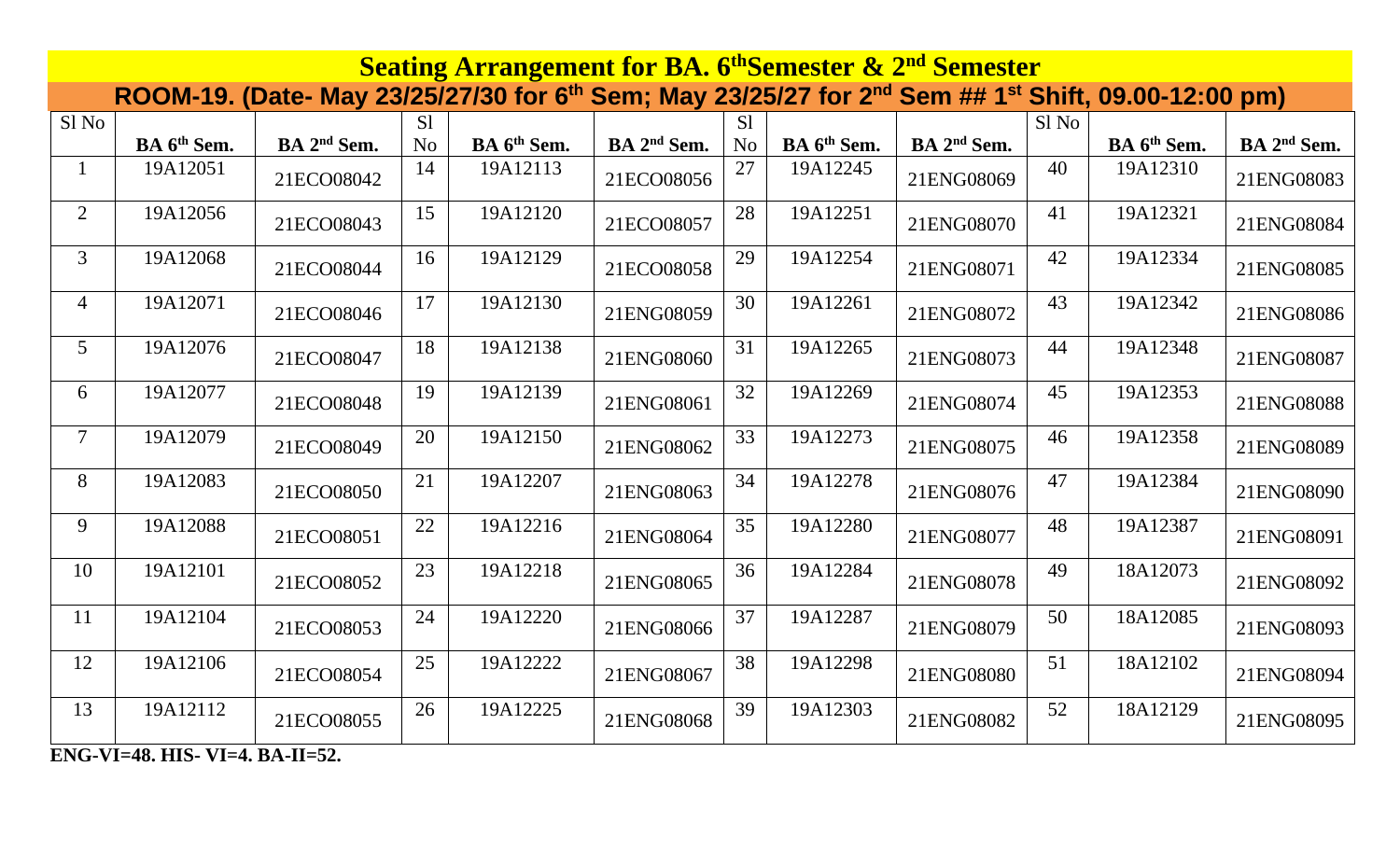| <b>Seating Arrangement for BA. 6th Semester &amp; 2nd Semester</b> |                         |                         |                |                         |                         |                |                         |                                                                                                                                         |                |                         |                         |  |  |
|--------------------------------------------------------------------|-------------------------|-------------------------|----------------|-------------------------|-------------------------|----------------|-------------------------|-----------------------------------------------------------------------------------------------------------------------------------------|----------------|-------------------------|-------------------------|--|--|
|                                                                    |                         |                         |                |                         |                         |                |                         | ROOM-23. (Date- May 23/25/27/30 for 6 <sup>th</sup> Sem; May 23/25/27 for 2 <sup>nd</sup> Sem ## 1 <sup>st</sup> Shift, 09.00-12:00 pm) |                |                         |                         |  |  |
| S1                                                                 |                         |                         | S <sub>1</sub> |                         |                         | S1             |                         |                                                                                                                                         | S <sub>1</sub> |                         |                         |  |  |
| N <sub>o</sub>                                                     | BA 6 <sup>th</sup> Sem. | BA 2 <sup>nd</sup> Sem. | N <sub>o</sub> | BA 6 <sup>th</sup> Sem. | BA 2 <sup>nd</sup> Sem. | N <sub>o</sub> | BA 6 <sup>th</sup> Sem. | BA 2 <sup>nd</sup> Sem.                                                                                                                 | N <sub>o</sub> | BA 6 <sup>th</sup> Sem. | BA 2 <sup>nd</sup> Sem. |  |  |
| $\mathbf{1}$                                                       | 18A12186                | 21ENG08096              | 11             | 19A12031                | 21ENG08107              | 21             | 19A12073                | 21ENG08117                                                                                                                              | 31             | 19A12144                | 21ENG08127              |  |  |
| $\boldsymbol{2}$                                                   | 18A12191                | 21ENG08097              | 12             | 19A12035                | 21ENG08108              | 22             | 19A12078                | 21ENG08118                                                                                                                              | 32             | 19A12152                | 21ENG08128              |  |  |
| $\mathbf{3}$                                                       | 18A12232                | 21ENG08098              | 13             | 19A12041                | 21ENG08109              | 23             | 19A12086                | 21ENG08119                                                                                                                              | 33             | 19A12157                | 21ENG08129              |  |  |
| $\overline{\mathbf{4}}$                                            | 18A12299                | 21ENG08099              | 14             | 19A12046                | 21ENG08110              | 24             | 19A12089                | 21ENG08120                                                                                                                              | 34             | 19A12159                | 21ENG08131              |  |  |
| $5\overline{)}$                                                    | 18A12342                | 21ENG08100              | 15             | 19A12049                | 21ENG08111              | 25             | 19A12100                | 21ENG08121                                                                                                                              | 35             | 19A12166                | 21ENG08132              |  |  |
| 6                                                                  | 18A12348                | 21ENG08102              | 16             | 19A12053                | 21ENG08112              | 26             | 19A12116                | 21ENG08122                                                                                                                              | 36             | 19A12168                | 21ENG08133              |  |  |
| $\overline{7}$                                                     | 19A12015                | 21ENG08103              | 17             | 19A12058                | 21ENG08113              | 27             | 19A12123                | 21ENG08123                                                                                                                              | 37             | 19A12174                | 21ENG08135              |  |  |
| 8                                                                  | 19A12022                | 21ENG08104              | 18             | 19A12063                | 21ENG08114              | 28             | 19A12124                | 21ENG08124                                                                                                                              | 38             | 19A12179                | 21ENG08136              |  |  |
| 9                                                                  | 19A12028                | 21ENG08105              | 19             | 19A12065                | 21ENG08115              | 29             | 19A12133                | 21ENG08125                                                                                                                              | 39             | 19A12181                | 21ENG08138              |  |  |
| <b>10</b>                                                          | 19A12030                | 21ENG08106              | 20             | 19A12069                | 21ENG08116              | 30             | 19A12142                | 21ENG08126                                                                                                                              | 40             | 19A12182                | 21ENG08139              |  |  |

**HIS-VI=40. BA-II=40.**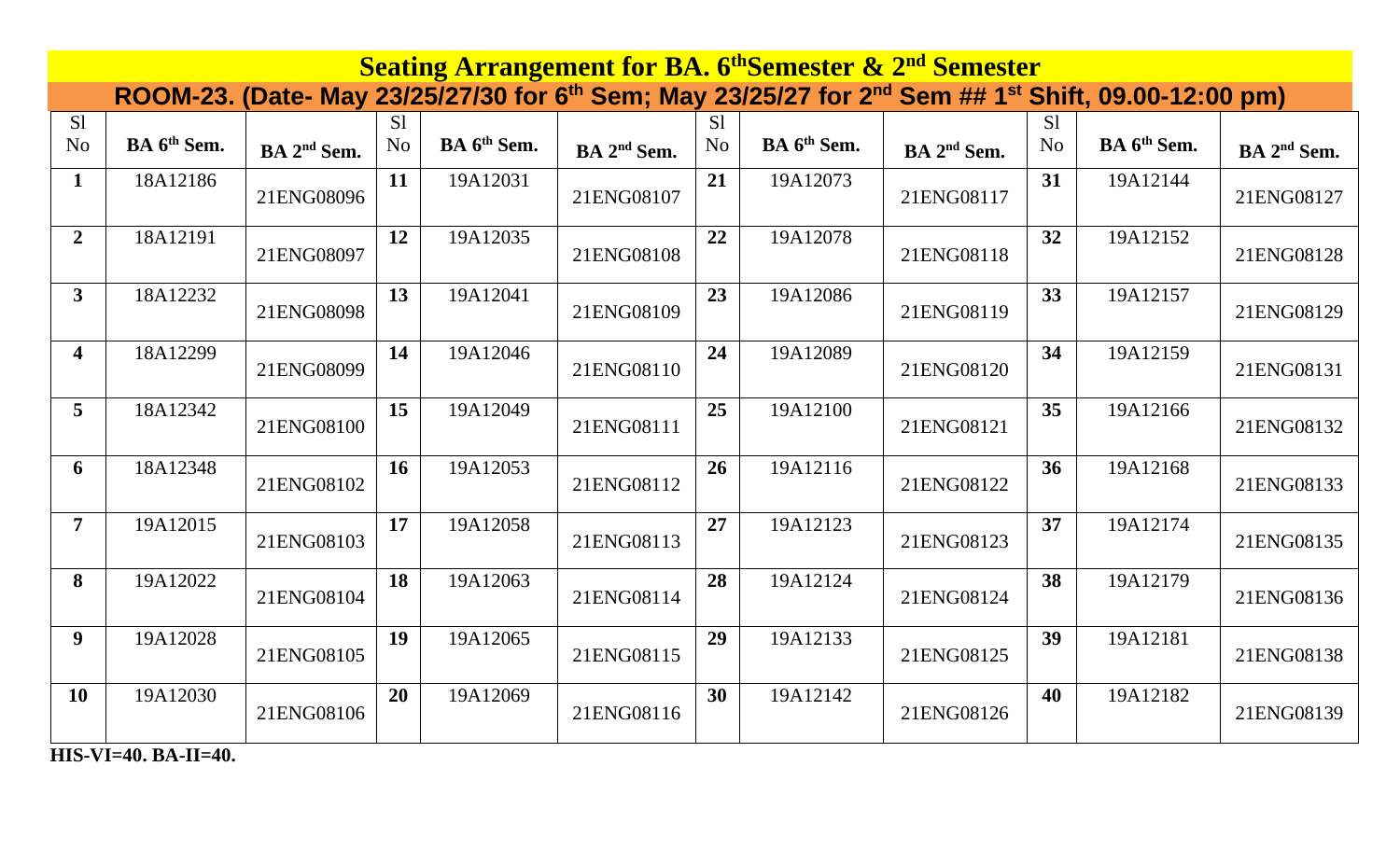| <b>Seating Arrangement for BA. 6th Semester &amp; 2nd Semester</b> |                                                   |                         |                |                         |                         |                |                         |                                                                                                                                         |                |                         |                         |  |  |
|--------------------------------------------------------------------|---------------------------------------------------|-------------------------|----------------|-------------------------|-------------------------|----------------|-------------------------|-----------------------------------------------------------------------------------------------------------------------------------------|----------------|-------------------------|-------------------------|--|--|
|                                                                    |                                                   |                         |                |                         |                         |                |                         | ROOM-26. (Date- May 23/25/27/30 for 6 <sup>th</sup> Sem; May 23/25/27 for 2 <sup>nd</sup> Sem ## 1 <sup>st</sup> Shift, 09.00-12:00 pm) |                |                         |                         |  |  |
| S1                                                                 |                                                   |                         | S <sub>1</sub> |                         |                         | S <sub>1</sub> |                         |                                                                                                                                         | S <sub>1</sub> |                         |                         |  |  |
| N <sub>o</sub>                                                     | BA 6 <sup>th</sup> Sem.                           | BA 2 <sup>nd</sup> Sem. | N <sub>o</sub> | BA 6 <sup>th</sup> Sem. | BA 2 <sup>nd</sup> Sem. | N <sub>o</sub> | BA 6 <sup>th</sup> Sem. | BA 2 <sup>nd</sup> Sem.                                                                                                                 | N <sub>o</sub> | BA 6 <sup>th</sup> Sem. | BA 2 <sup>nd</sup> Sem. |  |  |
| $\mathbf{1}$                                                       | 19A12189                                          | 21ENG08140              | 11             | 19A12246                | 21ENG08150              | 21             | 19A12322                | 21ENG08160                                                                                                                              | 31             | 17A12137                | 21ENG08170              |  |  |
| $\overline{2}$                                                     | 19A12192                                          | 21ENG08141              | 12             | 19A12248                | 21ENG08151              | 22             | 19A12325                | 21ENG08161                                                                                                                              | 32             | 17D12362                | 21HIS080171             |  |  |
| $\mathbf{3}$                                                       | 19A12223                                          | 21ENG08142              | 13             | 19A12266                | 21ENG08152              | 23             | 19A12331                | 21ENG08162                                                                                                                              | 33             | 18A12127                | 21HIS080172             |  |  |
| $\overline{\mathbf{4}}$                                            | 19A12224                                          | 21ENG08143              | 14             | 19A12267                | 21ENG08153              | 24             | 19A12332                | 21ENG08163                                                                                                                              | 34             | 19A12001                | 21HIS080173             |  |  |
| 5                                                                  | 19A12226                                          | 21ENG08144              | 15             | 19A12275                | 21ENG08154              | 25             | 19A12337                | 21ENG08164                                                                                                                              | 35             | 19A12003                | 21HIS080174             |  |  |
| 6                                                                  | 19A12227                                          | 21ENG08145              | 16             | 19A12289                | 21ENG08155              | 26             | 19A12366                | 21ENG08165                                                                                                                              | 36             | 19A12004                | 21HIS080175             |  |  |
| $\overline{7}$                                                     | 19A12231                                          | 21ENG08146              | 17             | 19A12302                | 21ENG08156              | 27             | 19A12373                | 21ENG08166                                                                                                                              | 37             | 19A12005                | 21HIS080176             |  |  |
| 8                                                                  | 19A12237                                          | 21ENG08147              | 18             | 19A12305                | 21ENG08157              | 28             | 19A12380                | 21ENG08167                                                                                                                              | 38             | 19A12009                | 21HIS080177             |  |  |
| $\boldsymbol{9}$                                                   | 19A12242                                          | 21ENG08148              | 19             | 19A12306                | 21ENG08158              | 29             | 19A12385                | 21ENG08168                                                                                                                              | 39             | 19A12029                | 21HIS080178             |  |  |
| <b>10</b>                                                          | 19A12243<br><b>THE VIT AG BOT VIT 44 BA IT 40</b> | 21ENG08149              | 20             | 19A12308                | 21ENG08159              | 30             | 19A12404                | 21ENG08169                                                                                                                              | 40             | 19A12062                | 21HIS080179             |  |  |

**HIS-VI=29. POL-VI=11. BA-II=40.**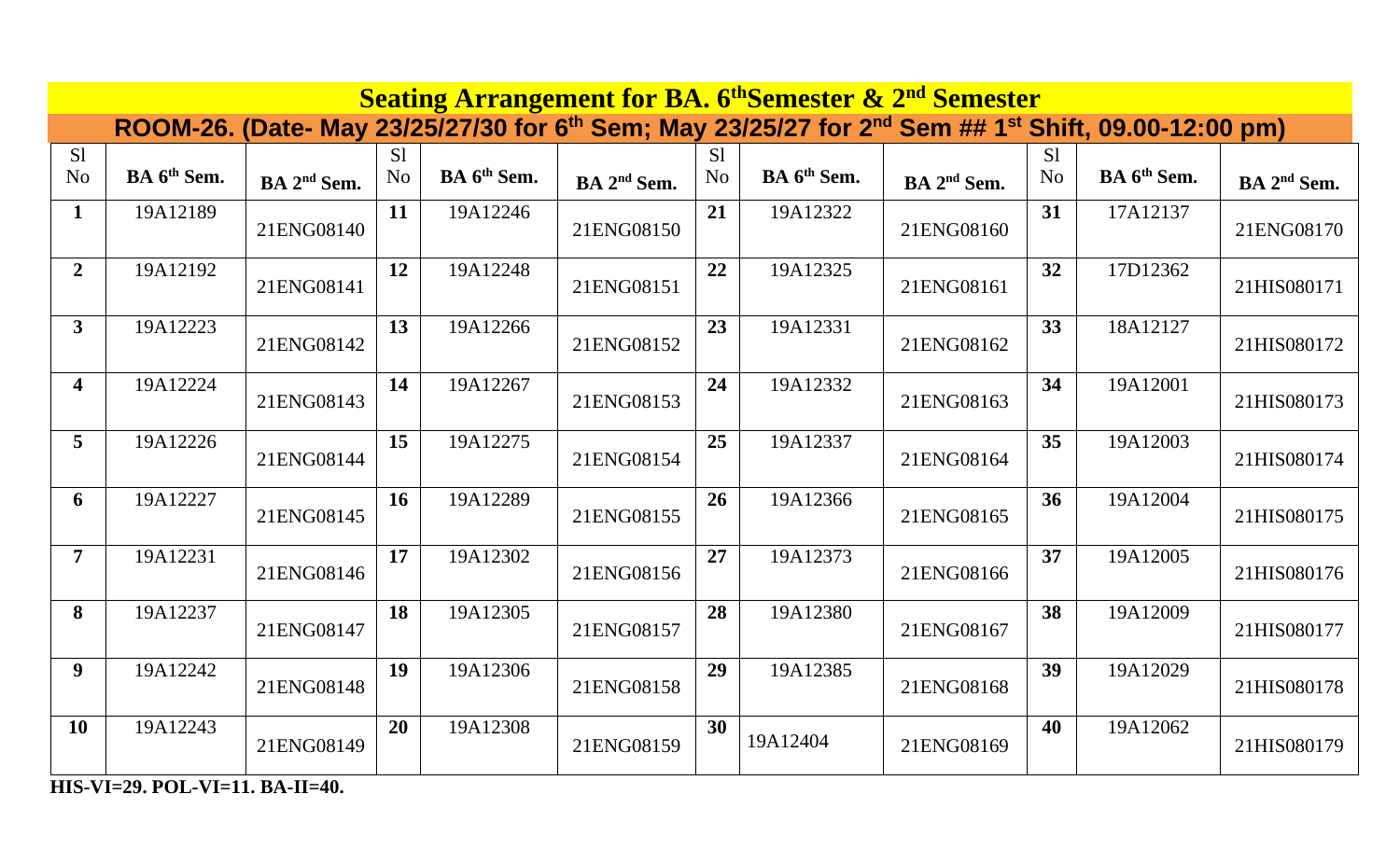| <b>Seating Arrangement for BA. 6th Semester &amp; 2nd Semester</b> |                         |                         |                                  |                         |                         |                      |                                                                                                                                         |                         |                      |                         |                         |  |  |
|--------------------------------------------------------------------|-------------------------|-------------------------|----------------------------------|-------------------------|-------------------------|----------------------|-----------------------------------------------------------------------------------------------------------------------------------------|-------------------------|----------------------|-------------------------|-------------------------|--|--|
|                                                                    |                         |                         |                                  |                         |                         |                      | ROOM-27. (Date- May 23/25/27/30 for 6 <sup>th</sup> Sem; May 23/25/27 for 2 <sup>nd</sup> Sem ## 1 <sup>st</sup> Shift, 09.00-12:00 pm) |                         |                      |                         |                         |  |  |
| S <sub>1</sub><br>N <sub>o</sub>                                   | BA 6 <sup>th</sup> Sem. | BA 2 <sup>nd</sup> Sem. | S <sub>1</sub><br>N <sub>o</sub> | BA 6 <sup>th</sup> Sem. | BA 2 <sup>nd</sup> Sem. | S1<br>N <sub>o</sub> | BA 6 <sup>th</sup> Sem.                                                                                                                 | BA 2 <sup>nd</sup> Sem. | S1<br>N <sub>o</sub> | BA 6 <sup>th</sup> Sem. | BA 2 <sup>nd</sup> Sem. |  |  |
| $\mathbf{1}$                                                       | 19A12064                | 21HIS080180             | 11                               | 19A12114                | 21HIS080190             | 21                   | 19A12163                                                                                                                                | 21HIS080200             | 31                   | 19A12202                | 21HIS080211             |  |  |
| $\overline{2}$                                                     | 19A12080                | 21HIS080181             | 12                               | 19A12115                | 21HIS080191             | 22                   | 19A12164                                                                                                                                | 21HIS080201             | 32                   | 19A12204                | 21HIS080212             |  |  |
| $\overline{3}$                                                     | 19A12081                | 21HIS080182             | 13                               | 19A12136                | 21HIS080192             | 23                   | 19A12167                                                                                                                                | 21HIS080202             | 33                   | 19A12205                | 21HIS080214             |  |  |
| $\overline{\mathbf{4}}$                                            | 19A12082                | 21HIS080183             | 14                               | 19A12137                | 21HIS080193             | 24                   | 19A12175                                                                                                                                | 21HIS080203             | 34                   | 19A12213                | 21HIS080215             |  |  |
| 5                                                                  | 19A12091                | 21HIS080184             | 15                               | 19A12145                | 21HIS080194             | 25                   | 19A12177                                                                                                                                | 21HIS080204             | 35                   | 19A12214                | 21HIS080216             |  |  |
| 6                                                                  | 19A12092                | 21HIS080185             | 16                               | 19A12146                | 21HIS080195             | 26                   | 19A12187                                                                                                                                | 21HIS080205             | 36                   | 19A12215                | 21HIS080217             |  |  |
| $\overline{7}$                                                     | 19A12096                | 21HIS080186             | 17                               | 19A12148                | 21HIS080196             | 27                   | 19A12191                                                                                                                                | 21HIS080206             | 37                   | 19A12217                | 21HIS080218             |  |  |
| 8                                                                  | 19A12097                | 21HIS080187             | 18                               | 19A12153                | 21HIS080197             | 28                   | 19A12193                                                                                                                                | 21HIS080207             | 38                   | 19A12230                | 21HIS080219             |  |  |
| $\boldsymbol{9}$                                                   | 19A12105                | 21HIS080188             | 19                               | 19A12160                | 21HIS080198             | 29                   | 19A12196                                                                                                                                | 21HIS080209             | 39                   | 19A12233                | 21HIS080220             |  |  |
| <b>10</b>                                                          | 19A12108                | 21HIS080189             | 20                               | 19A12161                | 21HIS080199             | 30                   | 19A12198                                                                                                                                | 21HIS080210             | 40                   | 19A12234                | 21HIS080221             |  |  |

**POL-VI=40. BA- II=40.**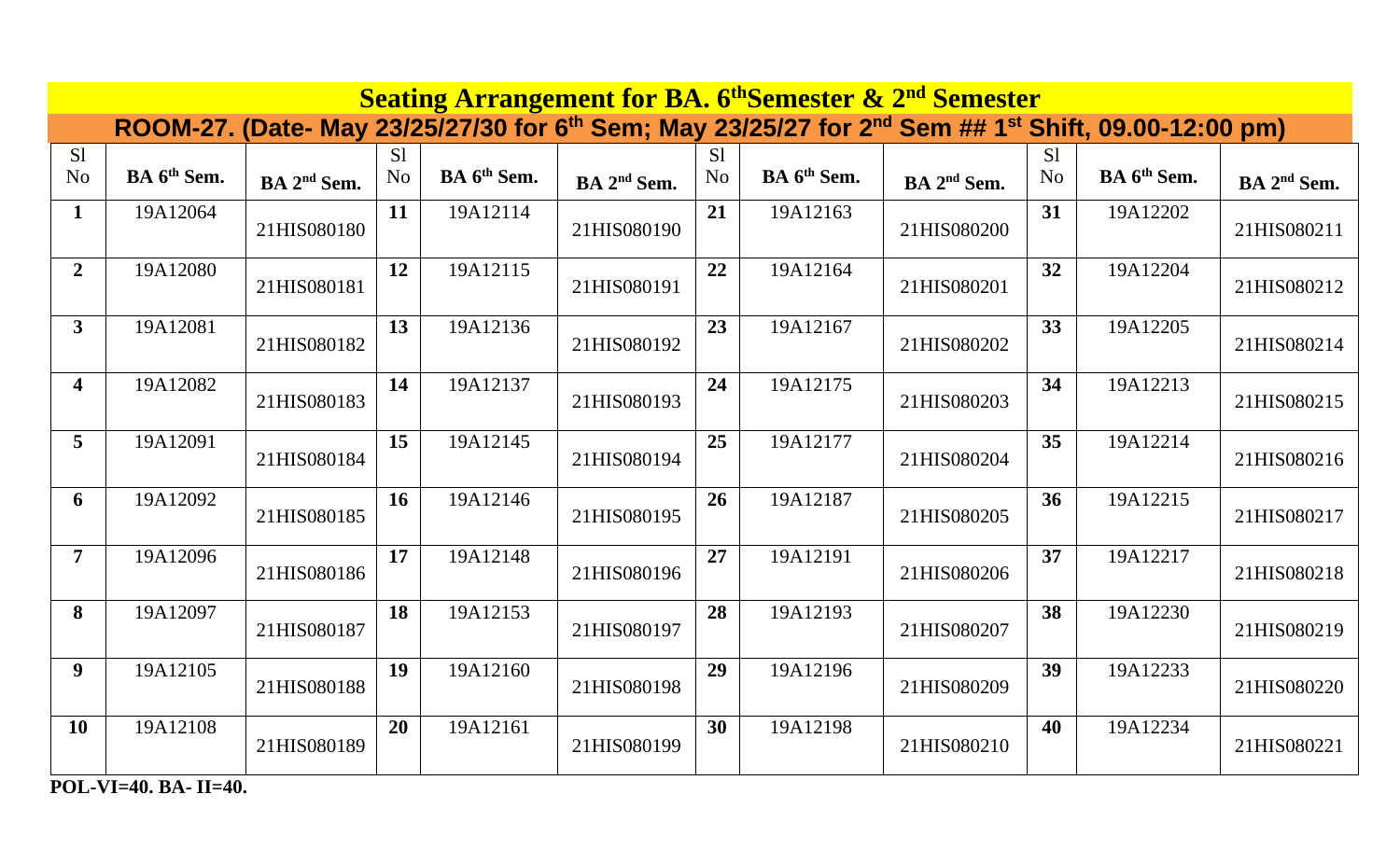| <b>Seating Arrangement for BA. 6th Semester &amp; 2nd Semester</b> |                         |                                                                                                                                         |                |                         |                         |                |                         |                         |       |                         |                         |  |
|--------------------------------------------------------------------|-------------------------|-----------------------------------------------------------------------------------------------------------------------------------------|----------------|-------------------------|-------------------------|----------------|-------------------------|-------------------------|-------|-------------------------|-------------------------|--|
|                                                                    |                         | ROOM-28. (Date- May 23/25/27/30 for 6 <sup>th</sup> Sem; May 23/25/27 for 2 <sup>nd</sup> Sem ## 1 <sup>st</sup> Shift, 09.00-12:00 pm) |                |                         |                         |                |                         |                         |       |                         |                         |  |
| Sl No                                                              |                         |                                                                                                                                         | S1             |                         |                         | S1             |                         |                         | Sl No |                         |                         |  |
|                                                                    | BA 6 <sup>th</sup> Sem. | BA 2 <sup>nd</sup> Sem.                                                                                                                 | N <sub>o</sub> | BA 6 <sup>th</sup> Sem. | BA 2 <sup>nd</sup> Sem. | N <sub>o</sub> | BA 6 <sup>th</sup> Sem. | BA 2 <sup>nd</sup> Sem. |       | BA 6 <sup>th</sup> Sem. | BA 2 <sup>nd</sup> Sem. |  |
| $\mathbf{1}$                                                       | 19A12235                | 21HIS080222                                                                                                                             | 14             | 19A12268                | 21HIS080235             | 27             | 19A12295                | 21HIS080249             | 40    | 19A12343                | 21HIS080262             |  |
| $\overline{2}$                                                     | 19A12236                | 21HIS080223                                                                                                                             | 15             | 19A12271                | 21HIS080236             | 28             | 19A12296                | 21HIS080250             | 41    | 19A12345                | 21HIS080263             |  |
| 3 <sup>1</sup>                                                     | 19A12238                | 21HIS080224                                                                                                                             | 16             | 19A12272                | 21HIS080237             | 29             | 19A12297                | 21HIS080251             | 42    | 19A12354                | 21HIS080264             |  |
| $\overline{\mathbf{4}}$                                            | 19A12240                | 21HIS080225                                                                                                                             | 17             | 19A12274                | 21HIS080239             | 30             | 19A12304                | 21HIS080252             | 43    | 19A12360                | 21HIS080265             |  |
| 5 <sup>5</sup>                                                     | 19A12241                | 21HIS080226                                                                                                                             | 18             | 19A12276                | 21HIS080240             | 31             | 19A12311                | 21HIS080253             | 44    | 19A12365                | 21HIS080266             |  |
| 6                                                                  | 19A12244                | 21HIS080227                                                                                                                             | 19             | 19A12277                | 21HIS080241             | 32             | 19A12315                | 21HIS080254             | 45    | 19A12369                | 21HIS080267             |  |
| $\overline{7}$                                                     | 19A12247                | 21HIS080228                                                                                                                             | 20             | 19A12279                | 21HIS080242             | 33             | 19A12316                | 21HIS080255             | 46    | 19A12371                | 21POL08026<br>8         |  |
| 8                                                                  | 19A12249                | 21HIS080229                                                                                                                             | 21             | 19A12282                | 21HIS080243             | 34             | 19A12317                | 21HIS080256             | 47    | 19A12376                | 21POL08026<br>9         |  |
| $\boldsymbol{9}$                                                   | 19A12252                | 21HIS080230                                                                                                                             | 22             | 19A12286                | 21HIS080244             | 35             | 19A12326                | 21HIS080257             | 48    | 19A12379                | 21POL08027              |  |
| 10                                                                 | 19A12253                | 21HIS080231                                                                                                                             | 23             | 19A12288                | 21HIS080245             | 36             | 19A12330                | 21HIS080258             | 49    | 19A12383                | 21POL08027              |  |
| 11                                                                 | 19A12257                | 21HIS080232                                                                                                                             | 24             | 19A12291                | 21HIS080246             | 37             | 19A12335                | 21HIS080259             | 50    | 19A12386                | 21POL08027              |  |
| 12                                                                 | 19A12260                | 21HIS080233                                                                                                                             | 25             | 19A12292                | 21HIS080247             | 38             | 19A12338                | 21HIS080260             | 51    | 19A12391                | 21POL08027              |  |
| 13                                                                 | 19A12262                | 21HIS080234                                                                                                                             | 26             | 19A12293                | 21HIS080248             | 39             | 19A12340                | 21HIS080261             | 52    | 19A12401                | 21POL08027              |  |

**POL-VI=52. BA-II=52.**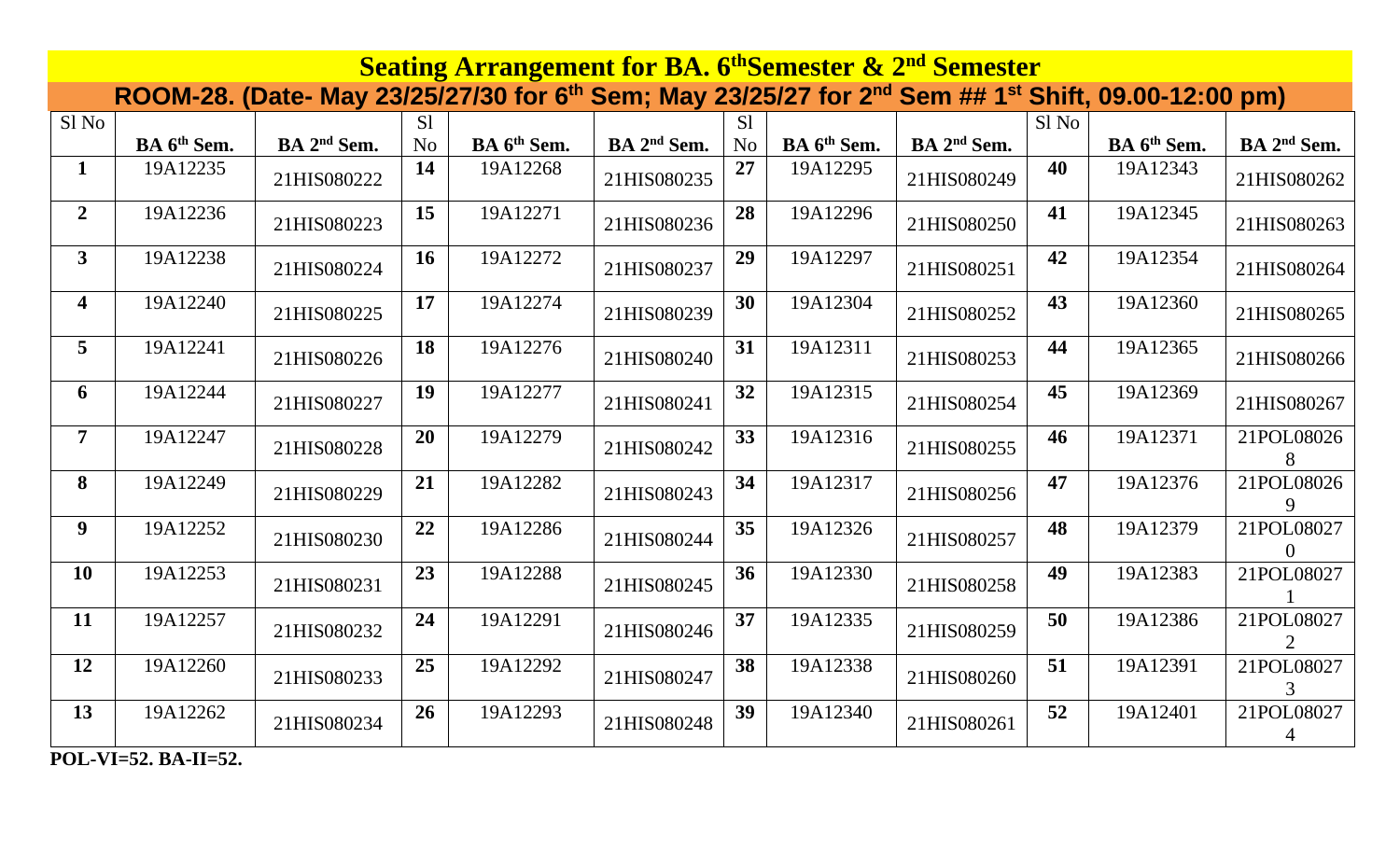| <b>Seating Arrangement for BA. 6th Semester &amp; 2nd Semester</b> |                         |                         |                |                         |                         |                |                         |                                                                                                                                         |                |                         |                         |  |  |
|--------------------------------------------------------------------|-------------------------|-------------------------|----------------|-------------------------|-------------------------|----------------|-------------------------|-----------------------------------------------------------------------------------------------------------------------------------------|----------------|-------------------------|-------------------------|--|--|
|                                                                    |                         |                         |                |                         |                         |                |                         | ROOM-29. (Date- May 23/25/27/30 for 6 <sup>th</sup> Sem; May 23/25/27 for 2 <sup>nd</sup> Sem ## 1 <sup>st</sup> Shift, 09.00-12:00 pm) |                |                         |                         |  |  |
| S1                                                                 | BA 6 <sup>th</sup> Sem. |                         | S <sub>1</sub> | BA 6 <sup>th</sup> Sem. |                         | S <sub>1</sub> | BA 6 <sup>th</sup> Sem. |                                                                                                                                         | S <sub>1</sub> | BA 6 <sup>th</sup> Sem. |                         |  |  |
| N <sub>o</sub>                                                     |                         | BA 2 <sup>nd</sup> Sem. | N <sub>o</sub> |                         | BA 2 <sup>nd</sup> Sem. | N <sub>o</sub> |                         | BA 2 <sup>nd</sup> Sem.                                                                                                                 | N <sub>o</sub> |                         | BA 2 <sup>nd</sup> Sem. |  |  |
| $\mathbf{1}$                                                       | 18A12113                | 21POL080275             | 11             | 19A12014                | 21POL080285             | 21             | 19A12045                | 21POL080295                                                                                                                             | 31             | 19A12126                | 21POL080305             |  |  |
| $\boldsymbol{2}$                                                   | 18A12115                | 21POL080276             | 12             | 19A12018                | 21POL080286             | 22             | 19A12047                | 21POL080296                                                                                                                             | 32             | 19A12128                | 21POL080306             |  |  |
| $\mathbf{3}$                                                       | 18A12128                | 21POL080277             | 13             | 19A12020                | 21POL080287             | 23             | 19A12048                | 21POL080297                                                                                                                             | 33             | 19A12135                | 21POL080307             |  |  |
| $\overline{\mathbf{4}}$                                            | 18A12134                | 21POL080278             | 14             | 19A12025                | 21POL080288             | 24             | 19A12050                | 21POL080298                                                                                                                             | 34             | 19A12140                | 21POL080308             |  |  |
| $5^{\circ}$                                                        | 18A12152                | 21POL080279             | 15             | 19A12027                | 21POL080289             | 25             | 19A12067                | 21POL080299                                                                                                                             | 35             | 19A12156                | 21POL080309             |  |  |
| 6                                                                  | 18A12160                | 21POL080280             | 16             | 19A12034                | 21POL080290             | 26             | 19A12070                | 21POL080300                                                                                                                             | 36             | 19A12162                | 21POL080310             |  |  |
| $\overline{7}$                                                     | 18A12162                | 21POL080281             | 17             | 19A12037                | 21POL080291             | 27             | 19A12074                | 21POL080301                                                                                                                             | 37             | 19A12165                | 21POL080311             |  |  |
| 8                                                                  | 18A12169                | 21POL080282             | 18             | 19A12038                | 21POL080292             | 28             | 19A12103                | 21POL080302                                                                                                                             | 38             | 19A12171                | 21POL080312             |  |  |
| $\boldsymbol{9}$                                                   | 18A12371                | 21POL080283             | 19             | 19A12040                | 21POL080293             | 29             | 19A12109                | 21POL080303                                                                                                                             | 39             | 19A12172                | 21POL080313             |  |  |
| 10                                                                 | 19A12008                | 21POL080284             | 20             | 19A12042                | 21POL080294             | 30             | 19A12121                | 21POL080304                                                                                                                             | 40             | 19A12173                | 21POL080314             |  |  |

**SOC-VI=40. BA-II=40**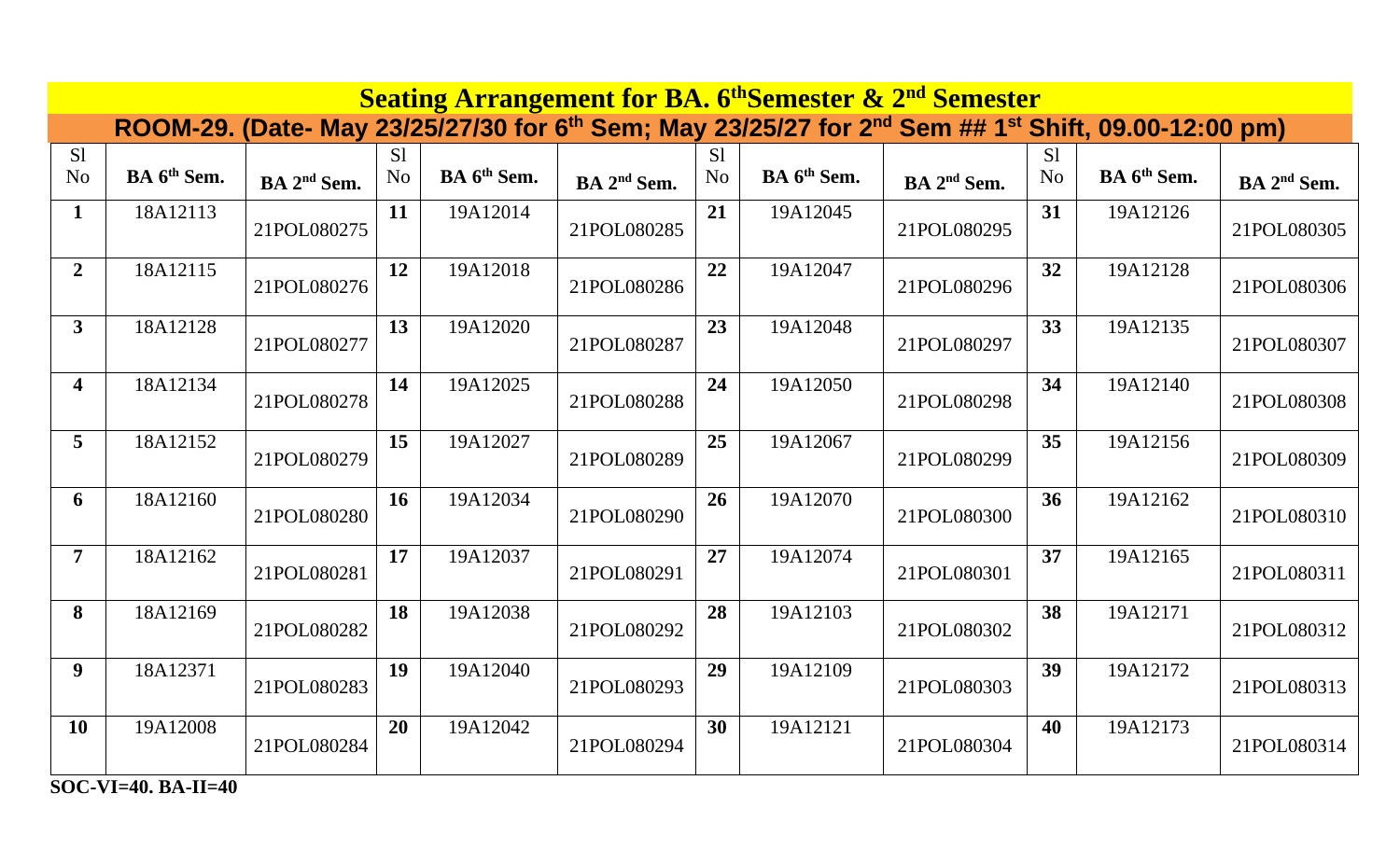| <b>Seating Arrangement for BA/BSW 6th Semester &amp; 2nd Semester</b> |                         |                         |                                  |                         |                         |                      |                         |                         |                                  |                                                                                                                                         |                         |  |  |
|-----------------------------------------------------------------------|-------------------------|-------------------------|----------------------------------|-------------------------|-------------------------|----------------------|-------------------------|-------------------------|----------------------------------|-----------------------------------------------------------------------------------------------------------------------------------------|-------------------------|--|--|
|                                                                       |                         |                         |                                  |                         |                         |                      |                         |                         |                                  | ROOM-34. (Date- May 23/25/27/30 for 6 <sup>th</sup> Sem; May 23/25/27 for 2 <sup>nd</sup> Sem ## 1 <sup>st</sup> Shift, 09.00-12:00 pm) |                         |  |  |
| S <sub>1</sub><br>N <sub>o</sub>                                      | BA 6 <sup>th</sup> Sem. | BA 2 <sup>nd</sup> Sem. | S <sub>1</sub><br>N <sub>o</sub> | BA 6 <sup>th</sup> Sem. | BA 2 <sup>nd</sup> Sem. | S1<br>N <sub>o</sub> | BA 6 <sup>th</sup> Sem. | BA 2 <sup>nd</sup> Sem. | S <sub>1</sub><br>N <sub>o</sub> | 6 <sup>th</sup> Sem.                                                                                                                    | BA 2 <sup>nd</sup> Sem. |  |  |
| $\mathbf{1}$                                                          | 19A12178                | 21POL080315             | 11                               | 19A12299                | 21POL080325             | 21                   | 19A12352                | 21POL080335             | 31                               | <b>BA</b> - 19A12397                                                                                                                    | 21POL080345             |  |  |
| $\overline{2}$                                                        | 19A12188                | 21POL080316             | 12                               | 19A12307                | 21POL080326             | 22                   | 19A12355                | 21POL080336             | 32                               | <b>BA</b> - 19A12400                                                                                                                    | 21POL080346             |  |  |
| $\mathbf{3}$                                                          | 19A12206                | 21POL080317             | 13                               | 19A12312                | 21POL080327             | 23                   | 19A12359                | 21POL080337             | 33                               | <b>BSW</b><br>19A15001                                                                                                                  | 21POL080347             |  |  |
| $\overline{\mathbf{4}}$                                               | 19A12212                | 21POL080318             | 14                               | 19A12313                | 21POL080328             | 24                   | 19A12361                | 21POL080338             | 34                               | 19A15002                                                                                                                                | 21POL080348             |  |  |
| $\overline{5}$                                                        | 19A12219                | 21POL080319             | 15                               | 19A12324                | 21POL080329             | 25                   | 19A12363                | 21POL080339             | 35                               | 19A15003                                                                                                                                | 21POL080349             |  |  |
| 6                                                                     | 19A12228                | 21POL080320             | 16                               | 19A12328                | 21POL080330             | 26                   | 19A12375                | 21POL080340             | 36                               | 19A15004                                                                                                                                | 21POL080350             |  |  |
| $\overline{7}$                                                        | 19A12263                | 21POL080321             | 17                               | 19A12346                | 21POL080331             | 27                   | 19A12377                | 21POL080341             | 37                               | 19A15005                                                                                                                                | 21POL080351             |  |  |
| 8                                                                     | 19A12264                | 21POL080322             | 18                               | 19A12347                | 21POL080332             | 28                   | 19A12378                | 21POL080342             | 38                               | 19A15006                                                                                                                                | 21POL080352             |  |  |
| $\boldsymbol{9}$                                                      | 19A12281                | 21POL080323             | 19                               | 19A12349                | 21POL080333             | 29                   | 19A12392                | 21POL080343             | 39                               | 19A15007                                                                                                                                | 21POL080353             |  |  |
| <b>10</b>                                                             | 19A12283                | 21POL080324             | 20                               | 19A12350                | 21POL080334             | 30                   | 19A12394                | 21POL080344             | 40                               | 19A15008                                                                                                                                | 21POL080354             |  |  |

**SOC-VI=32. BSW-VI=8. BA-II=40.**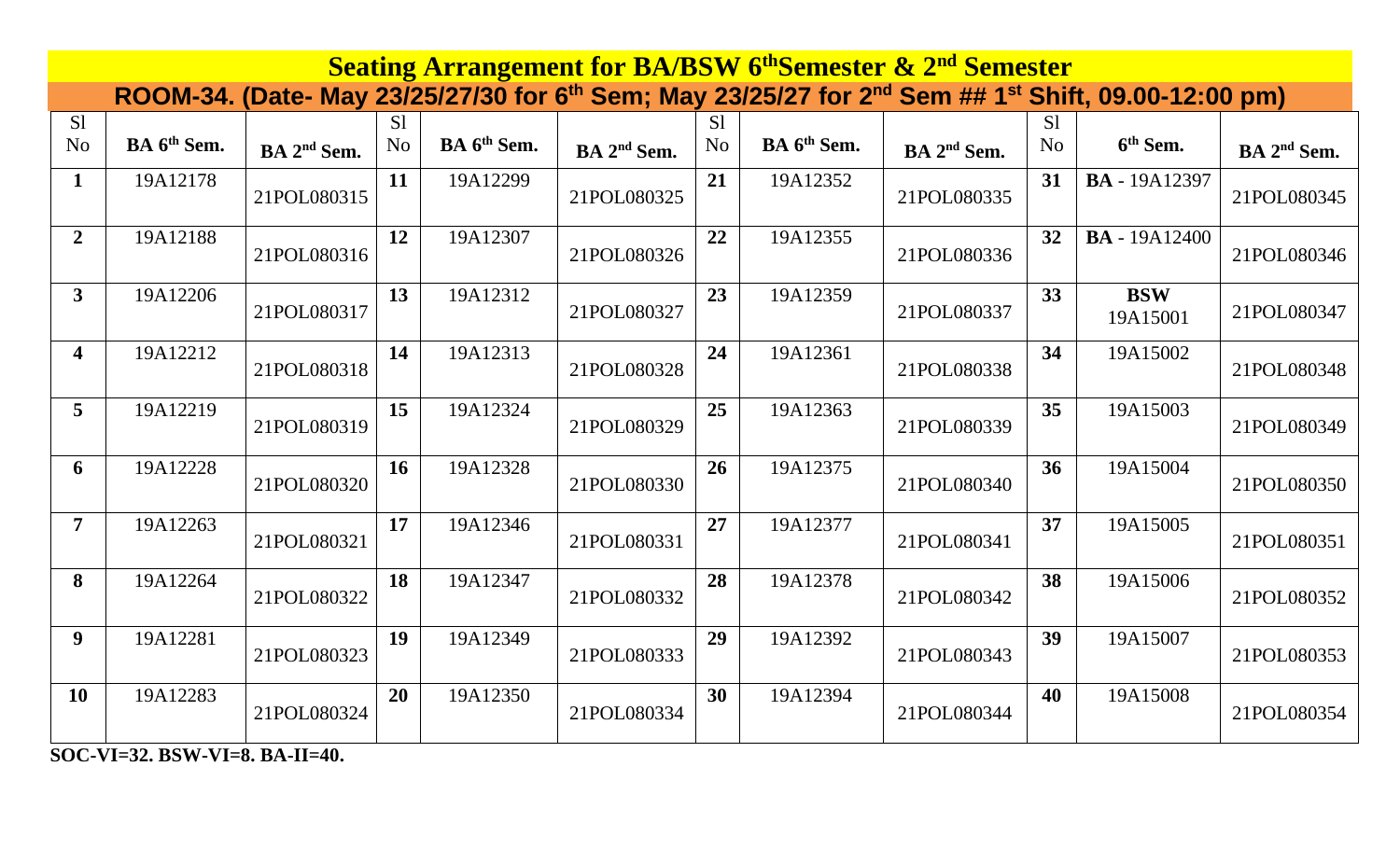| <b>Seating Arrangement for BA/B.COM/BSW 6th Semester &amp; 2nd Semester</b> |                          |                         |                                  |                                                |                         |                      |                            |                         |                                  |                                                                                                                                         |                         |  |  |
|-----------------------------------------------------------------------------|--------------------------|-------------------------|----------------------------------|------------------------------------------------|-------------------------|----------------------|----------------------------|-------------------------|----------------------------------|-----------------------------------------------------------------------------------------------------------------------------------------|-------------------------|--|--|
|                                                                             |                          |                         |                                  |                                                |                         |                      |                            |                         |                                  | ROOM-35. (Date- May 23/25/27/30 for 6 <sup>th</sup> Sem; May 23/25/27 for 2 <sup>nd</sup> Sem ## 1 <sup>st</sup> Shift, 09.00-12:00 pm) |                         |  |  |
| S1<br>N <sub>o</sub>                                                        | BSW 6 <sup>th</sup> Sem. | BA 2 <sup>nd</sup> Sem. | S <sub>1</sub><br>N <sub>o</sub> | <b>BSW &amp; B.Com</b><br>6 <sup>th</sup> Sem. | BA 2 <sup>nd</sup> Sem. | S1<br>N <sub>o</sub> | B.Com 6 <sup>th</sup> Sem. | BA 2 <sup>nd</sup> Sem. | S <sub>1</sub><br>N <sub>o</sub> | B.Com. 6th Sem.                                                                                                                         | BA 2 <sup>nd</sup> Sem. |  |  |
| 1                                                                           | 19A15009                 | 21POL080355             | 11                               | 19A15019                                       | 21POL080365             | 21                   | 19C10003                   | 21POL080375             | 31                               | 19C10016                                                                                                                                | 21POL080386             |  |  |
| $\overline{2}$                                                              | 19A15010                 | 21POL080356             | 12                               | 19A15020                                       | 21POL080366             | 22                   | 19C10004                   | 21POL080376             | 32                               | 19C10017                                                                                                                                | 21SOC080387             |  |  |
| $\overline{\mathbf{3}}$                                                     | 19A15011                 | 21POL080357             | 13                               | 19A15021                                       | 21POL080367             | 23                   | 19C10005                   | 21POL080377             | 33                               | 19C10018                                                                                                                                | 21SOC080388             |  |  |
| $\overline{\mathbf{4}}$                                                     | 19A15012                 | 21POL080358             | 14                               | 19A15022                                       | 21POL080368             | 24                   | 19C10006                   | 21POL080378             | 34                               | 19C10019                                                                                                                                | 21SOC080389             |  |  |
| 5                                                                           | 19A15013                 | 21POL080359             | 15                               | 18C10016                                       | 21POL080369             | 25                   | 19C10007                   | 21POL080379             | 35                               | 19C10021                                                                                                                                | 21SOC080390             |  |  |
| 6                                                                           | 19A15014                 | 21POL080360             | <b>16</b>                        | 18C10025                                       | 21POL080370             | 26                   | 19C10010                   | 21POL080380             | 36                               | 19C10022                                                                                                                                | 21SOC080391             |  |  |
| $\overline{7}$                                                              | 19A15015                 | 21POL080361             | 17                               | 18C10027                                       | 21POL080371             | 27                   | 19C10011                   | 21POL080381             | 37                               | 19C10023                                                                                                                                | 21SOC080392             |  |  |
| 8                                                                           | 19A15016                 | 21POL080362             | 18                               | 18C10038                                       | 21POL080372             | 28                   | 19C10012                   | 21POL080383             | 38                               | 19C10024                                                                                                                                | 21SOC080393             |  |  |
| 9                                                                           | 19A15017                 | 21POL080363             | 19                               | 18C10044                                       | 21POL080373             | 29                   | 19C10014                   | 21POL080384             | 39                               | 19C10025                                                                                                                                | 21SOC080394             |  |  |
| <b>10</b>                                                                   | 19A15018                 | 21POL080364             | 20                               | 19C10001                                       | 21POL080374             | 30                   | 19C10015                   | 21POL080385             | 40                               | 19C10027                                                                                                                                | 21SOC080395             |  |  |

**BSW-VI=14. B.COM-VI=26. BA-II=40.**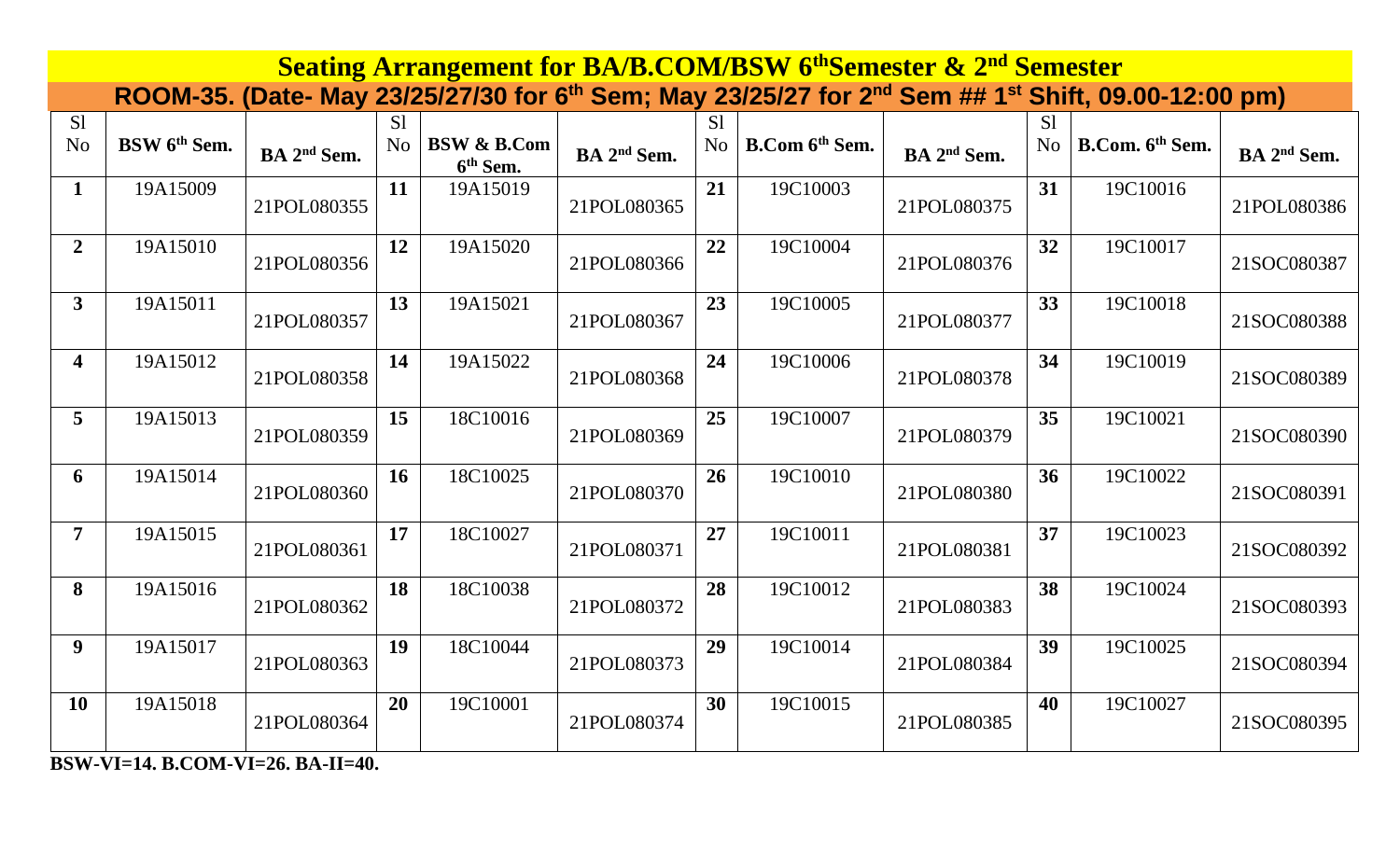|                             | <b>Seating Arrangement for BA/B.COM/BSW 6th Semester &amp; 2nd Semester</b><br>ROOM-31. (Date- May 23/25/27/30 for 6 <sup>th</sup> Sem; May 23/25/27 for 2 <sup>nd</sup> Sem ## 1 <sup>st</sup> Shift, 09.00-12:00 pm) |                         |                      |                                     |                         |           |                                     |                         |          |                          |                         |                                  |                          |                         |
|-----------------------------|------------------------------------------------------------------------------------------------------------------------------------------------------------------------------------------------------------------------|-------------------------|----------------------|-------------------------------------|-------------------------|-----------|-------------------------------------|-------------------------|----------|--------------------------|-------------------------|----------------------------------|--------------------------|-------------------------|
|                             |                                                                                                                                                                                                                        |                         |                      |                                     |                         |           |                                     |                         |          |                          |                         |                                  |                          |                         |
| S <sub>1</sub><br><b>No</b> | <b>BCom</b><br>6 <sup>th</sup> Sem.                                                                                                                                                                                    | BA 2 <sup>nd</sup> Sem. | S1<br>N <sub>o</sub> | <b>BCom</b><br>6 <sup>th</sup> Sem. | BA 2 <sup>nd</sup> Sem. | S1<br>No. | <b>BCom</b><br>6 <sup>th</sup> Sem. | BA 2 <sup>nd</sup> Sem. | S1<br>No | <b>BCom</b><br>$2nd$ Sem | BA 2 <sup>nd</sup> Sem. | S <sub>1</sub><br>N <sub>o</sub> | <b>BCom</b><br>$2nd$ Sem | BA 2 <sup>nd</sup> Sem. |
| $\mathbf{1}$                | 19C10028                                                                                                                                                                                                               | 21SOC080396             | 8                    | 19C10035                            | 21SOC080403             | 15        | 19C10042                            | 21SOC080410             | 22       | 21COM08001               | 21SOC080418             | 29                               | 21COM08008               | 21SOC080425             |
| $\overline{2}$              | 19C10029                                                                                                                                                                                                               | 21SOC080397             | 9                    | 19C10036                            | 21SOC080404             | 16        | 19C10043                            | 21SOC080411             | 23       | 21COM08002               | 21SOC080419             | 30                               | 21COM08009               | 21SOC080426             |
| $\mathbf{3}$                | 19C10030                                                                                                                                                                                                               | 21SOC080398             | 10                   | 19C10037                            | 21SOC080405             | 17        | 19C10045                            | 21SOC080412             | 24       | 21COM08003               | 21SOC080420             | 31                               | 21COM08010               | 21SOC080427             |
| $\overline{4}$              | 19C10031                                                                                                                                                                                                               | 21SOC080399             | 11                   | 19C10038                            | 21SOC080406             | 18        | 19C10046                            | 21SOC080413             | 25       | 21COM08004               | 21SOC080421             | 32                               | 21COM08011               | 21SOC080428             |
| 5                           | 19C10032                                                                                                                                                                                                               | 21SOC080400             | 12                   | 19C10039                            | 21SOC080407             | 19        | 19C10047                            | 21SOC080414             | 26       | 21COM08005               | 21SOC080422             | 33                               | 21COM08012               | 21SOC080429             |
| 6                           | 19C10033                                                                                                                                                                                                               | 21SOC080401             | 13                   | 19C10040                            | 21SOC080408             | 20        | 19C10048                            | 21SOC080416             | 27       | 21COM08006               | 21SOC080423             | 34                               | 21COM08013               | 21SOC080430             |
| $\overline{7}$              | 19C10034                                                                                                                                                                                                               | 21SOC080402             | 14                   | 19C10041                            | 21SOC080409             | 21        |                                     | 21SOC080417             | 28       | 21COM08007               | 21SOC080424             | 35                               | 21COM08014               | 21SOC080431             |

**B.COM-VI=20. BA-II=35. B.COM-II=14.**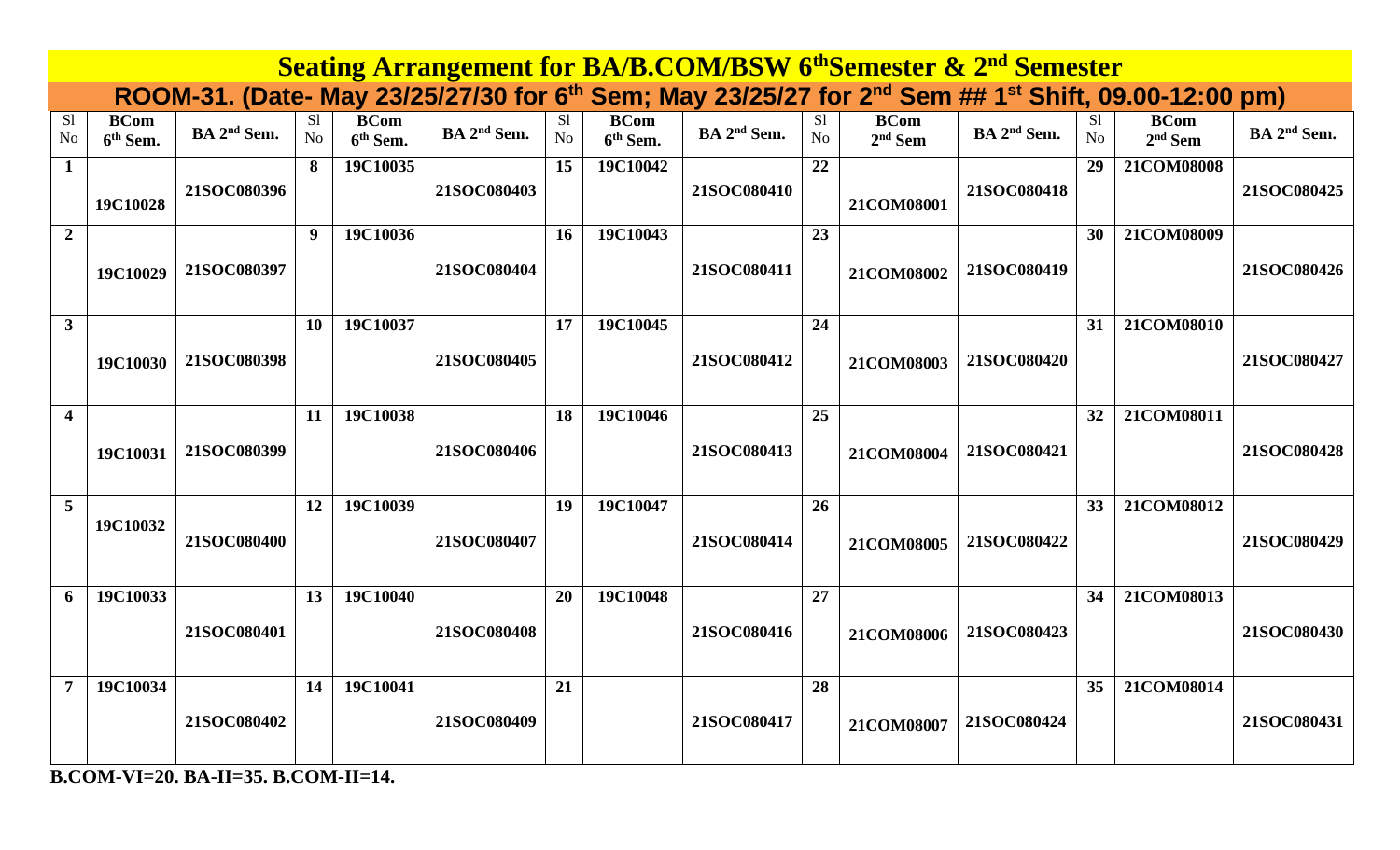|                      | <b>Seating Arrangement for BA &amp; B.COM 2<sup>nd</sup> Semester.</b> |                                 |                |                         |                                 |                      |                                                                                                                                         |                                 |                                  |                         |                                 |  |  |  |
|----------------------|------------------------------------------------------------------------|---------------------------------|----------------|-------------------------|---------------------------------|----------------------|-----------------------------------------------------------------------------------------------------------------------------------------|---------------------------------|----------------------------------|-------------------------|---------------------------------|--|--|--|
|                      |                                                                        |                                 |                |                         |                                 |                      | ROOM-A1. (Date- May 23/25/27/30 for 6 <sup>th</sup> Sem; May 23/25/27 for 2 <sup>nd</sup> Sem ## 1 <sup>st</sup> Shift, 09.00-12:00 pm) |                                 |                                  |                         |                                 |  |  |  |
| S1<br>N <sub>o</sub> | BA 2 <sup>nd</sup> Sem.                                                | <b>B.Com 2<sup>nd</sup> Sem</b> | S1<br>No       | BA 2 <sup>nd</sup> Sem. | <b>B.Com 2<sup>nd</sup> Sem</b> | S <sub>1</sub><br>No | BA 2 <sup>nd</sup> Sem.                                                                                                                 | <b>B.Com 2<sup>nd</sup> Sem</b> | S <sub>1</sub><br>N <sub>0</sub> | BA 2 <sup>nd</sup> Sem. | <b>B.Com 2<sup>nd</sup> Sem</b> |  |  |  |
|                      | 21SOC080432                                                            | 21COM08015                      | $\overline{7}$ | 21SOC080438             | 21COM08022                      | 13                   | 21SOC080444                                                                                                                             | 21COM08028                      | 19                               | 21SOC080450             | 21COM08034                      |  |  |  |
| $\overline{2}$       | 21SOC080433                                                            | 21COM08016                      | 8              | 21SOC080439             | 21COM08023                      | 14                   | 21SOC080445                                                                                                                             | 21COM08029                      | <b>20</b>                        | 21SOC080451             | 21COM08036                      |  |  |  |
| 3                    | 21SOC080434                                                            | 21COM08018                      | 9              | 21SOC080440             | 21COM08024                      | 15                   | 21SOC080446                                                                                                                             | 21COM08030                      | 21                               | 21SOC080452             | 21COM08037                      |  |  |  |
| 4                    | 21SOC080435                                                            | 21COM08019                      | 10             | 21SOC080441             | 21COM08025                      | 16                   | 21SOC080447                                                                                                                             | 21COM08031                      | 22                               | 21SOC080453             | 21COM08038                      |  |  |  |
| 5                    | 21SOC080436                                                            | 21COM08020                      | 11             | 21SOC080442             | 21COM08026                      | 17                   | 21SOC080448                                                                                                                             | 21COM08032                      | 23                               | 21SOC080454             | 21COM08039                      |  |  |  |
| 6                    | 21SOC080437                                                            | 21COM08021                      | 12             | 21SOC080443             | 21COM08027                      | 18                   | 21SOC080449                                                                                                                             | 21COM08033                      | 24                               | 21SOC080455             | 21COM08040                      |  |  |  |

**BA-II=24. B.COM-II=24.**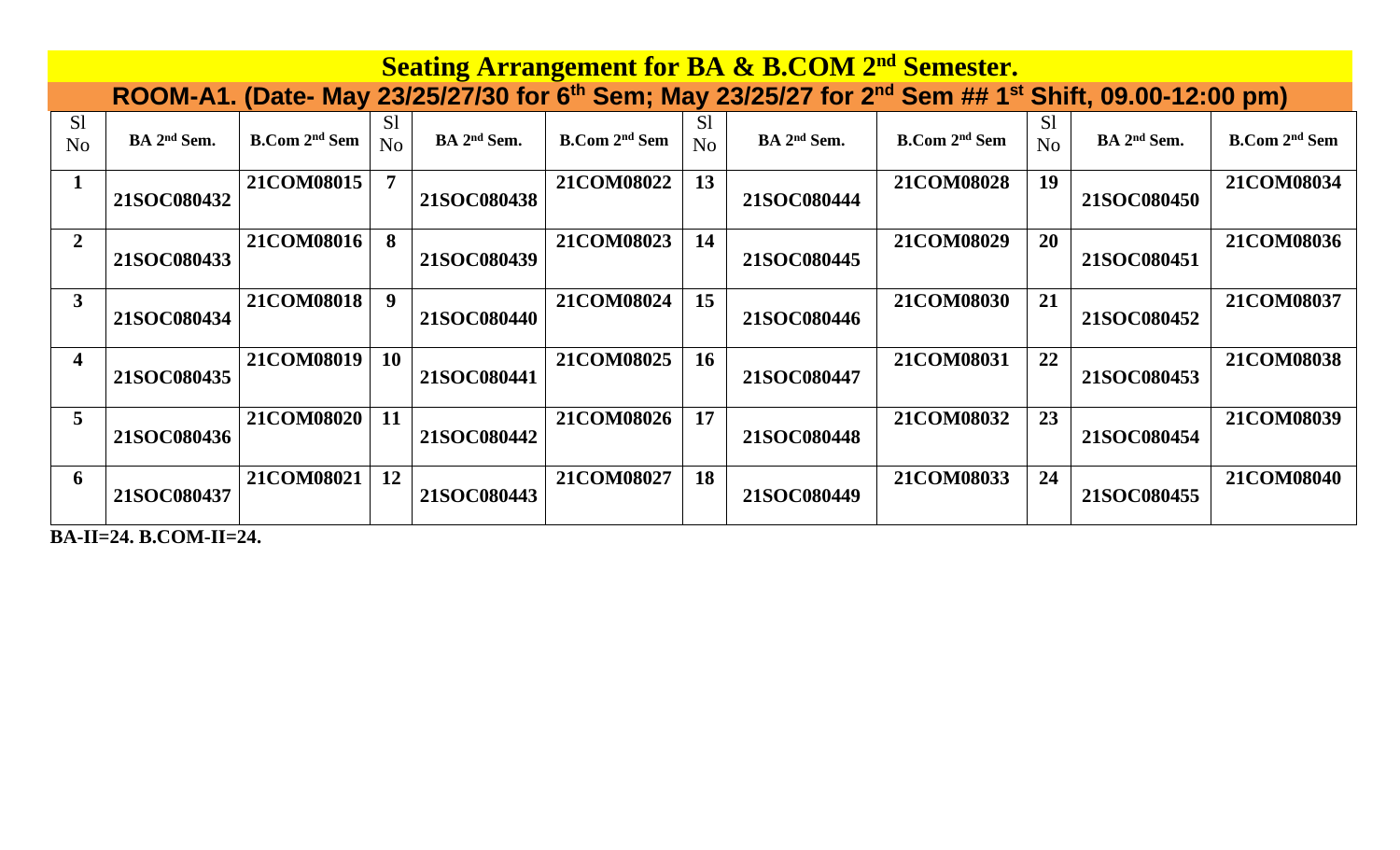## **Seating Arrangement for BA/B.COM/BSW 2 nd Semester.**

**ROOM-45. (Date- May 23/25/27/30 for 6th Sem; May 23/25/27 for 2 nd Sem ## 1 st Shift, 09.00-12:00 pm)**

| S <sub>1</sub><br>N <sub>o</sub> | BA 2 <sup>nd</sup> Sem. | <b>B.Com 2<sup>nd</sup> Sem</b> | S <sub>1</sub><br>No | BA 2 <sup>nd</sup> Sem.      | <b>B.Com 2<sup>nd</sup>Sem</b> | S <sub>1</sub><br>N <sub>o</sub> | BSW 2 <sup>nd</sup> Sem. | <b>B.Com</b> 2 <sup>nd</sup> Sem | S1<br>No | BSW 2 <sup>nd</sup> Sem. | B. Com 2 <sup>nd</sup> Sem |
|----------------------------------|-------------------------|---------------------------------|----------------------|------------------------------|--------------------------------|----------------------------------|--------------------------|----------------------------------|----------|--------------------------|----------------------------|
|                                  | 21SOC080456             | 21COM08041                      | $\overline{7}$       | 21SOC080462                  | 21COM08047                     | 13                               | 21SOW08004               | 21COM08053                       | 19       | 21SOW08012               | 21COM08059                 |
| $\overline{2}$                   | 21SOC080457             | 21COM08042                      | 8                    | 18C10027<br><b>B.COM OLD</b> | 21COM08048                     | 14                               | 21SOW08005               | 21COM08054                       | 20       | 21SOW08013               | 21COM08060                 |
| 3                                | 21SOC080458             | 21COM08043                      | 9                    |                              | 21COM08049                     | 15                               | 21SOW08006               | 21COM08055                       | 21       | 21SOW08014               | 21COM08062                 |
| $\overline{\mathbf{4}}$          | 21SOC080459             | 21COM08044                      | 10                   | <b>BSW</b><br>21SOW08001     | 21COM08050                     | <b>16</b>                        | 21SOW08007               | 21COM08056                       | 22       | 21SOW08015               | 21COM08063                 |
| $5\overline{)}$                  | 21SOC080460             | 21COM08045                      | 11                   | 21SOW08002                   | 21COM08051                     | 17                               | 21SOW08009               | 21COM08057                       | 23       | 21SOW08018               | 21COM08064                 |
| $\mathbf 6$                      | 21SOC080461             | 21COM08046                      | 12                   | 21SOW08003                   | 21COM08052                     | 18                               | 21SOW08011               | 21COM08058                       | 24       | 21SOW08019               | 21COM08065                 |

**BA-II=7. B.COM-II=24+1. BSW-II=15.**